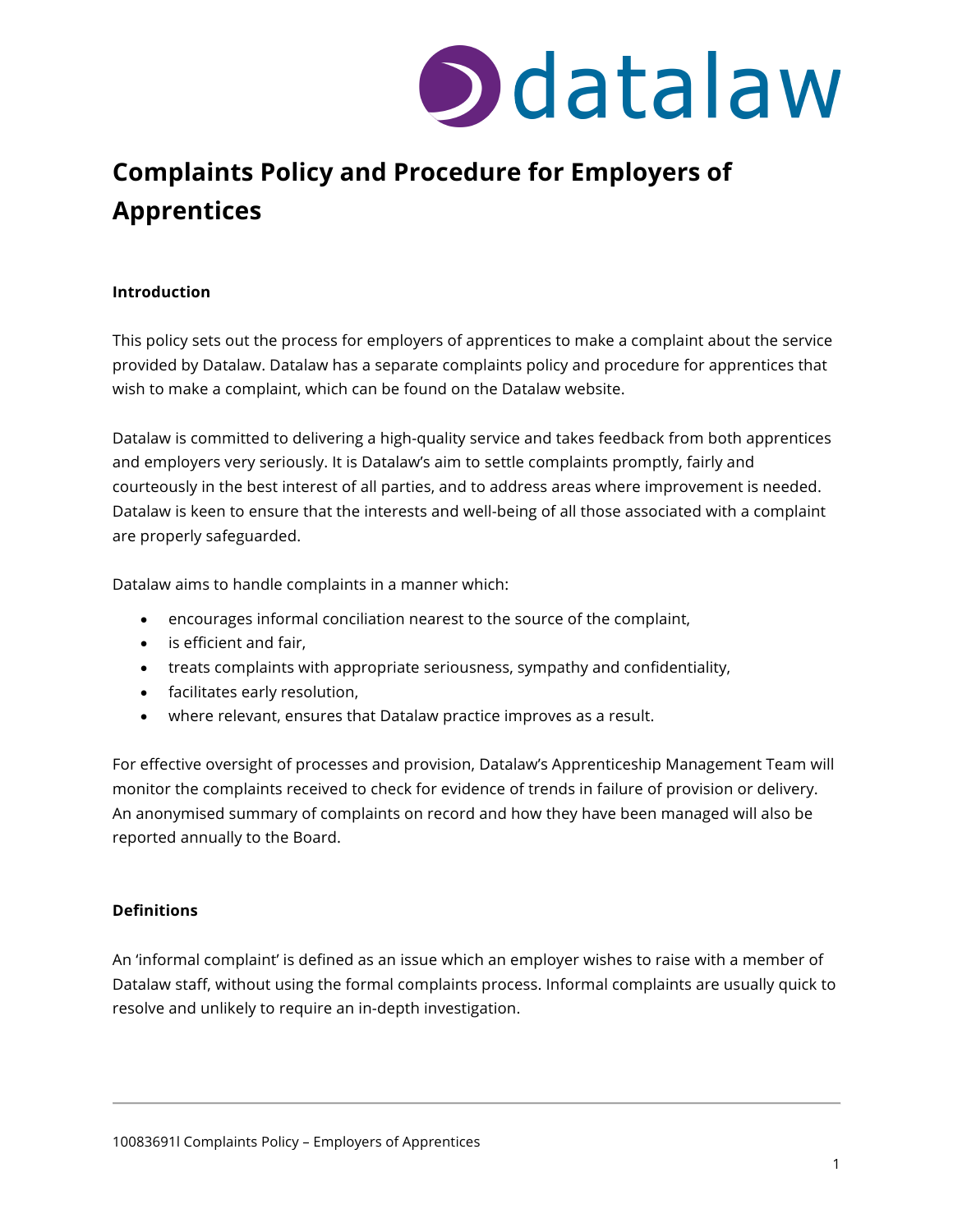## Didatalaw

A 'Complaint' is defined as 'an expression of dissatisfaction about Datalaw's action or lack of action, or about the standard of service provided by, or on behalf of Datalaw.

An 'Appeal' is 'a request for a review of a decision taken regarding an apprentice's progression, assessment etc.

#### **Guide to Making a Complaint**

The process for raising a complaint by an employer of an apprenticeship student studying with Datalaw is detailed below:

#### **Stage 1: Informal complaints**

Where possible, complaints should be raised immediately with relevant departments at the source of the complaint, or via the Apprenticeship Management Team (accreditations@datalaw.org). The aim is to resolve the problem directly and informally at the earliest opportunity. It is anticipated that the vast majority of complaints will be resolved in this manner.

Although Stage 1 is informal, the member of staff involved should provide a written outcome to the employer complainant. Acknowledgement of the complaint will be provided within 48 hours, and a full response given within 4 weeks.

If the employer is unable to raise the complaint at the source, or is dissatisfied with the outcome, they should make a formal complaint (see Stage 2 below).

#### **Stage 2: Formal complaints**

To make a formal complaint an employer should put the matter in writing to Datalaw by email to the Complaint Officer, Jayne Cater (accounts@datalaw.org) who will log the complaint on the Customer Relationship Management (CRM) system. The email should be titled as a complaint and set out the details of the complaint in full and what would be an appropriate resolution.

Datalaw will acknowledge receipt of the complaint within two working days, and the complaint will be forwarded to a manager who has not been previously involved with the complaint.

A member of the Apprenticeship Management Team will assume the role of Investigating Officer and will review all information submitted and meet with relevant members of staff to review the complaint. The Investigating Officer will also speak with the employer complainant to clarify facts where required.